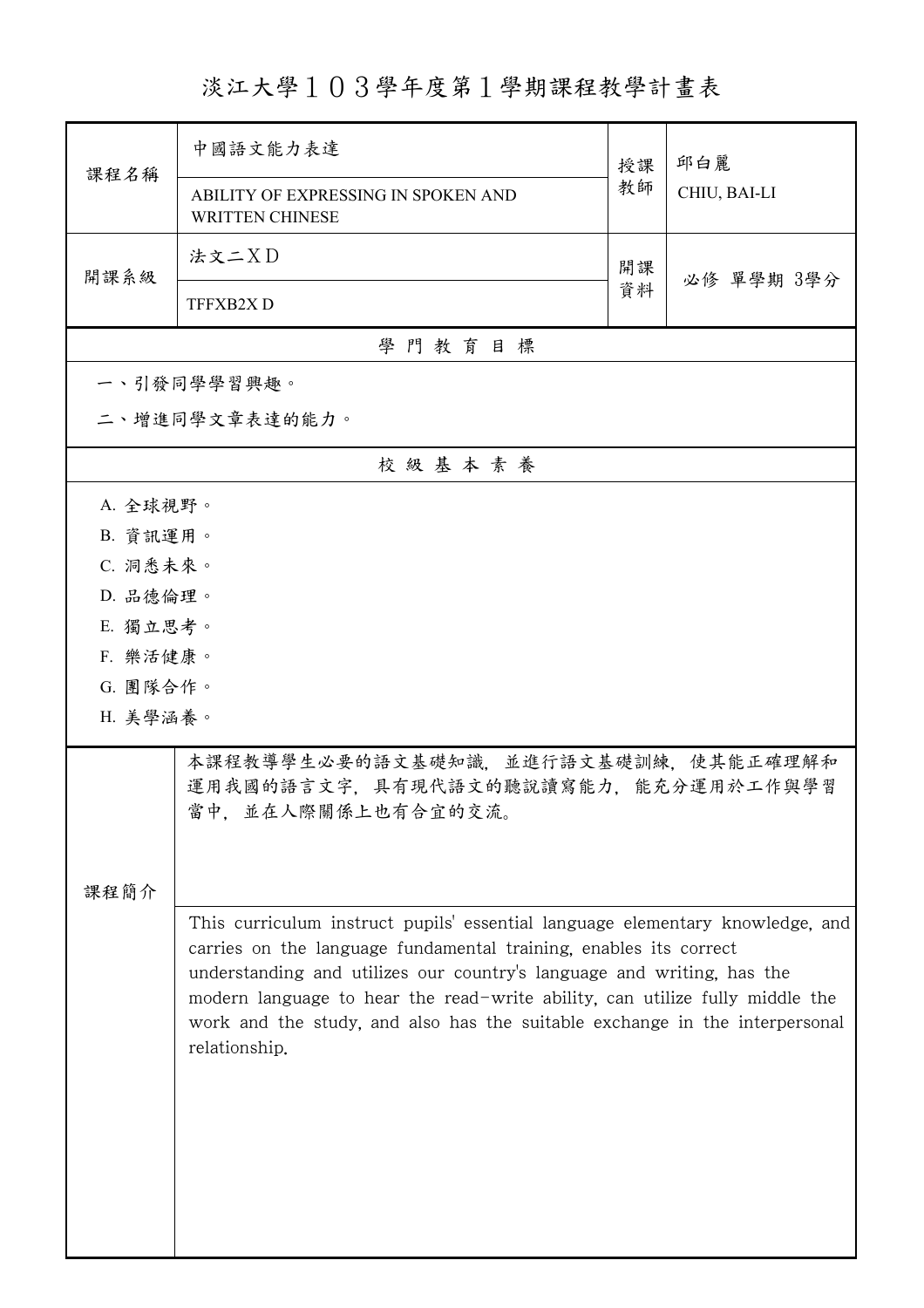本課程教學目標與目標層級、校級基本素養相關性 一、目標層級(選填): (一)「認知」(Cognitive 簡稱C)領域:C1 記憶、C2 瞭解、C3 應用、C4 分析、 C5 評鑑、C6 創造 (二)「技能」(Psychomotor 簡稱P)領域:P1 模仿、P2 機械反應、P3 獨立操作、 P4 聯結操作、P5 自動化、P6 創作 (三)「情意」(Affective 簡稱A)領域:A1 接受、A2 反應、A3 重視、A4 組織、 A5 內化、A6 實踐 二、教學目標與「目標層級」、「校級基本素養」之相關性:

 (一)請先將課程教學目標分別對應前述之「認知」、「技能」與「情意」的各目標層級, 惟單項教學目標僅能對應C、P、A其中一項。

 (二)若對應「目標層級」有1~6之多項時,僅填列最高層級即可(例如:認知「目標層級」 對應為C3、C5、C6項時,只需填列C6即可,技能與情意目標層級亦同)。

 (三)再依據所訂各項教學目標分別對應其「校級基本素養」。單項教學目標若對應 「校級基本素養」有多項時,則可填列多項「校級基本素養」。 (例如:「校級基本素養」可對應A、AD、BEF時,則均填列。)

| 序              | 教學目標(中文)                                       |                                                                                                                                                                                 | 相關性                 |            |  |  |  |
|----------------|------------------------------------------------|---------------------------------------------------------------------------------------------------------------------------------------------------------------------------------|---------------------|------------|--|--|--|
| 號              |                                                | 教學目標(英文)                                                                                                                                                                        | 目標層級                | 校級基本素養     |  |  |  |
| $\mathbf{1}$   | 教導學生必要的語文基礎知識<br>並<br>進行語文基礎訓練。                | Instruct pupils' essential<br>language elementary<br>knowledge, and carries on the<br>language fundamental training.                                                            | C <sub>6</sub>      | DE         |  |  |  |
| $\overline{2}$ | 使學生能正確理解和運用我國的語<br>言文字,具有現代語文的聽說讀寫<br>能力。      | Enables the student the<br>correct understanding and<br>utilizes our country's language<br>and writing, has the modern<br>language to hear the<br>read-write ability.           | <b>P6</b>           | EG         |  |  |  |
|                | 3 務求學生將所學充分運用於工作與<br>學習當中, 並在人際關係上也有合<br>宜的交流。 | Will be sure need the student<br>to study utilizes fully middle<br>the work and the study, and<br>will also have the suitable<br>exchange in the interpersonal<br>relationship. | A6                  | <b>DGH</b> |  |  |  |
|                | 教學目標之教學方法與評量方法                                 |                                                                                                                                                                                 |                     |            |  |  |  |
| 序<br>號         | 教學目標                                           | 教學方法                                                                                                                                                                            | 評量方法                |            |  |  |  |
| $\mathbf{1}$   | 教導學生必要的語文基礎知識<br>進行語文基礎訓練。                     | 並 講述、討論、賞析、實作、問<br>題解決                                                                                                                                                          | 紙筆測驗、實作、上課<br>表現、口說 |            |  |  |  |
| 2 <sup>1</sup> | 使學生能正確理解和運用我國的語<br>言文字,具有現代語文的聽說讀寫<br>能力。      | 講述、討論、賞析、實作、問<br>題解決                                                                                                                                                            | 紙筆測驗、實作、上課<br>表現、口說 |            |  |  |  |
| $\overline{3}$ | 務求學生將所學充分運用於工作與<br>學習當中, 並在人際關係上也有合<br>宜的交流    | 講述、討論、賞析、實作、問<br>題解決                                                                                                                                                            | 紙筆測驗、實作、上課<br>表現、口說 |            |  |  |  |
|                | 授課進度表                                          |                                                                                                                                                                                 |                     |            |  |  |  |
| 週<br>欤         | 日期起訖                                           | 内 容 (Subject/Topics)                                                                                                                                                            |                     | 備註         |  |  |  |
| 1              | $103/09/15$ ~<br>課程介紹、評量說明、資料填寫<br>103/09/21   |                                                                                                                                                                                 |                     |            |  |  |  |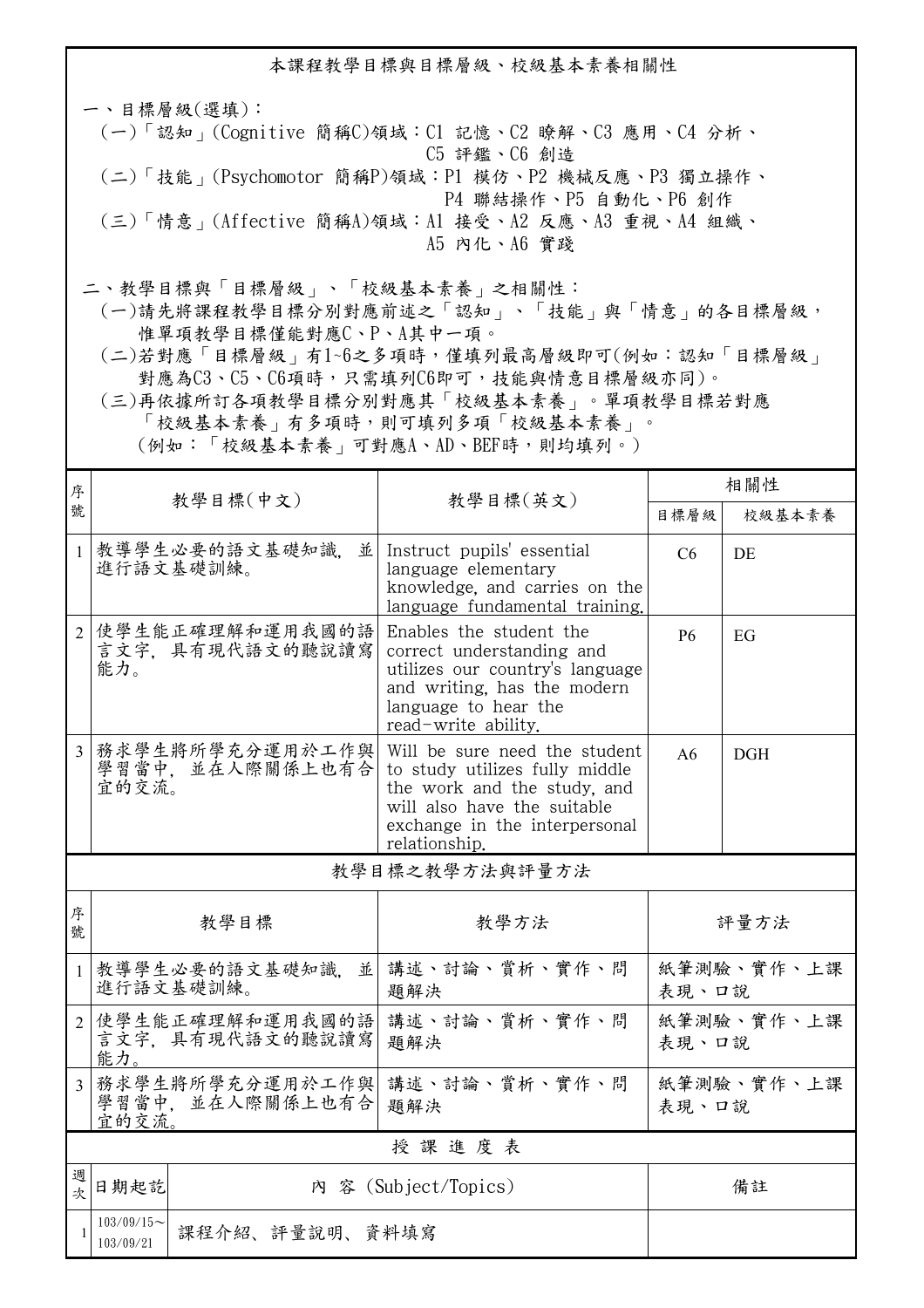| $\overline{2}$                                                                                                | $103/09/22$ ~<br>103/09/28    | 語言文字的功能與特性                                                                                                                                                                                                                 |  |
|---------------------------------------------------------------------------------------------------------------|-------------------------------|----------------------------------------------------------------------------------------------------------------------------------------------------------------------------------------------------------------------------|--|
| 3                                                                                                             | $103/09/29$ ~<br>103/10/05    | 語文表達的層次概說                                                                                                                                                                                                                  |  |
| 4                                                                                                             | $103/10/06 \sim$<br>103/10/12 | 文章的寫作原理                                                                                                                                                                                                                    |  |
| 5                                                                                                             | $103/10/13$ ~<br>103/10/19    | 文章的創作與構思                                                                                                                                                                                                                   |  |
| 6                                                                                                             | $103/10/20$ ~<br>103/10/26    | 語言表達的基本方法 (1) —記敘                                                                                                                                                                                                          |  |
| 7                                                                                                             | $103/10/27$ ~<br>103/11/02    | 語言表達的基本方法 (2) 一抒情                                                                                                                                                                                                          |  |
| 8                                                                                                             | $103/11/03$ ~<br>103/11/09    | 語言表達的基本方法 (3) —議論                                                                                                                                                                                                          |  |
| 9                                                                                                             | $103/11/10$ ~<br>103/11/16    | 自我表達:自傳寫作要點                                                                                                                                                                                                                |  |
| 10                                                                                                            | $103/11/17$ ~<br>103/11/23    | 期中考試週                                                                                                                                                                                                                      |  |
| 11                                                                                                            | $103/11/24$ ~<br>103/11/30    | 電影欣賞                                                                                                                                                                                                                       |  |
| 12                                                                                                            | $103/12/01$ ~<br>103/12/07    | 閱讀之方法與要點1                                                                                                                                                                                                                  |  |
| 13                                                                                                            | $103/12/08$ ~<br>103/12/14    | 閲讀之方法與要點2                                                                                                                                                                                                                  |  |
| 14                                                                                                            | $103/12/15$ ~<br>103/12/21    | 新聞寫作概說                                                                                                                                                                                                                     |  |
| 15                                                                                                            | $103/12/22$ ~<br>103/12/28    | 漫畫藝術之創意表達                                                                                                                                                                                                                  |  |
| 16                                                                                                            | $103/12/29$ ~<br>104/01/04    | 漫畫文化之寓言語境                                                                                                                                                                                                                  |  |
| 17                                                                                                            | $104/01/05$ ~<br>104/01/11    | 廣告文案概說                                                                                                                                                                                                                     |  |
| 18                                                                                                            | $104/01/12$ ~<br>104/01/18    | 期末考試週                                                                                                                                                                                                                      |  |
| 說明:<br>修課應<br>一、本課程採大班上課,小組練習、討論形式進行。<br>注意事項<br>請配合, 謝謝!<br>下,儘速與教師聯絡,或請同學代為轉達,謝謝!<br>五、以上各單元課程得依實際上課狀況隨適調整。 |                               | 二、平時成績依上課出缺席、寫作練習並課堂參與討論狀況計分。本課程小組討<br>論課的討論、寫作練習比重較高,請選課同學多加注意!<br>三、為求評分之公平,小組練習單需當週小組課結束時繳回,若有其他因由,得<br>與教師商議後於次週小組課繳交,逾時不收。遇病喪公假未到課者,若欲補行練<br>習,得與教師商議後於隔週補交。其他未行告知狀況,一律不接受補交練習,敬<br>四、關於請假事宜,公、事假請提前告知教師,若為病喪,請在合情理狀況 |  |
|                                                                                                               | 教學設備<br>電腦、投影機                |                                                                                                                                                                                                                            |  |
|                                                                                                               | 教材課本                          | 自製講義                                                                                                                                                                                                                       |  |
|                                                                                                               | 參考書籍                          | 《創意與非創意表達》,里仁出版;《中國語文能力表達》,五南出版。其他隨<br>課開列。                                                                                                                                                                                |  |